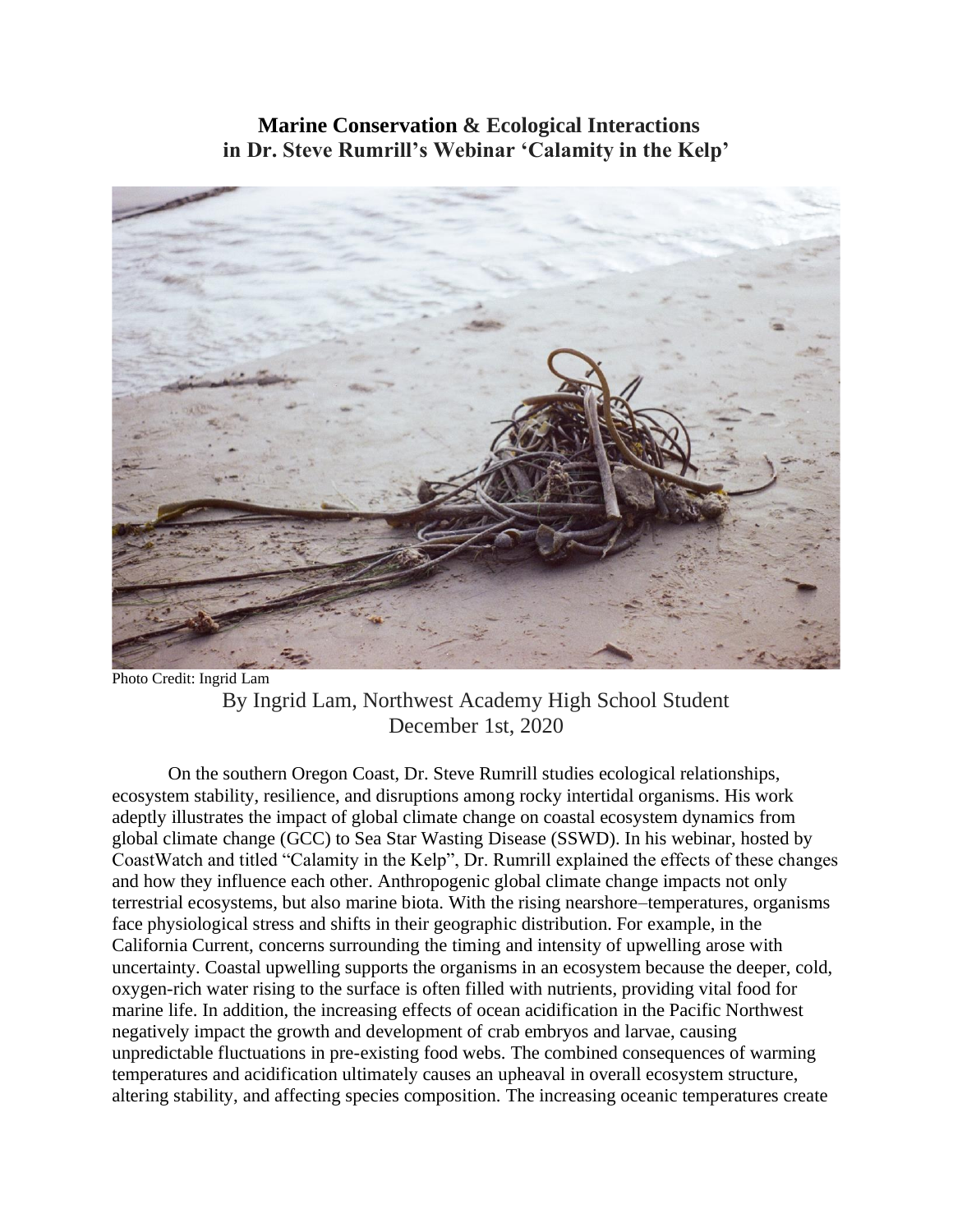a domino effect of continuous harm to marine ecosystems. In 2016, fishermen and scientists encountered more exotic or non-native fish. By 2018, more warm water fish were spotted. By 2019, subtropical fish were found in the warmer temperatures of seawater on the Oregon Coast. Rumrill tells us that these issues continue to weaken the ecological integrity of marine habitats, and urges listeners like myself to maintain its balance. The shift in the ecosystem thus far demonstrates the further change to come.

**Sea Star Wasting Disease** (SSWD) contributes to major decline in sea star populations throughout the West Coast. Ochre sea stars (*Pisaster ochraceus*), essential predators that control species composition in rocky intertidal zones, are susceptible to this disease. When infected, sea stars' bodies decay, resulting in lesions on their body and eventual death. Although first detected as early as 1970, the resulting losses from SSWD are catastrophic. In 2018, around 60-98% of Ochre sea stars in Oregon were wiped out, and Sea Star Wasting Disease was named one of the largest mortality events from a marine disease (Miner et. al, 2020). Initially identified in the Pacific Northwest in 2013, the disease quickly spread throughout California and Washington, eventually reaching the state of Oregon in 2014. In addition, sea star populations in both Alaska and Baja, California face infection. These diverse effects illustrate the question, stated by Dr. Rumrill in his research: "how do ecological dynamics of echinoderms differ along their biogeographic range?" In addition to Ochre sea stars, the Sunflower Star (*Pycnopodia helianthoides*) is severely affected by SSWD, making the species now rare to find. In Oregon and California, the species faced an almost 100% decline and 99% decline in Washington. Sunflower stars are a main predator of sea urchins. As a result of this loss, populations of sea urchins multiplied. Despite the high death rates, scientists are working to secure a promising recovery of some species in Oregon and in Northern California. Through the removal of a top trophic level predator in the rocky intertidal zone, the Ochre sea star, the previously diverse ecosystem experiences a striking trophic downgrade, the consequences of altering food web relationships. The major changes catalyzed by this new hierarchy include growth in the population of mussels, limpets, and barnacles. Scientists predict, after the removal of the Ochre sea star, intertidal ecosystems may exhibit significantly less species diversity and an overrepresentation of mussels as the dominant species within the rocky intertidal zone. Yet, the upheaval of ecosystems is diffuse, complex, and heterogeneous in nature. For example, mussel populations in Monterey, California experience little to no change in ecosystem dynamics despite the loss of sea stars, whereas in Port Orford, Oregon, mussels are colonizing rocks 1.5 meters lower in rocky intertidal zones. With the scarcity of sea stars, the dynamics of the marine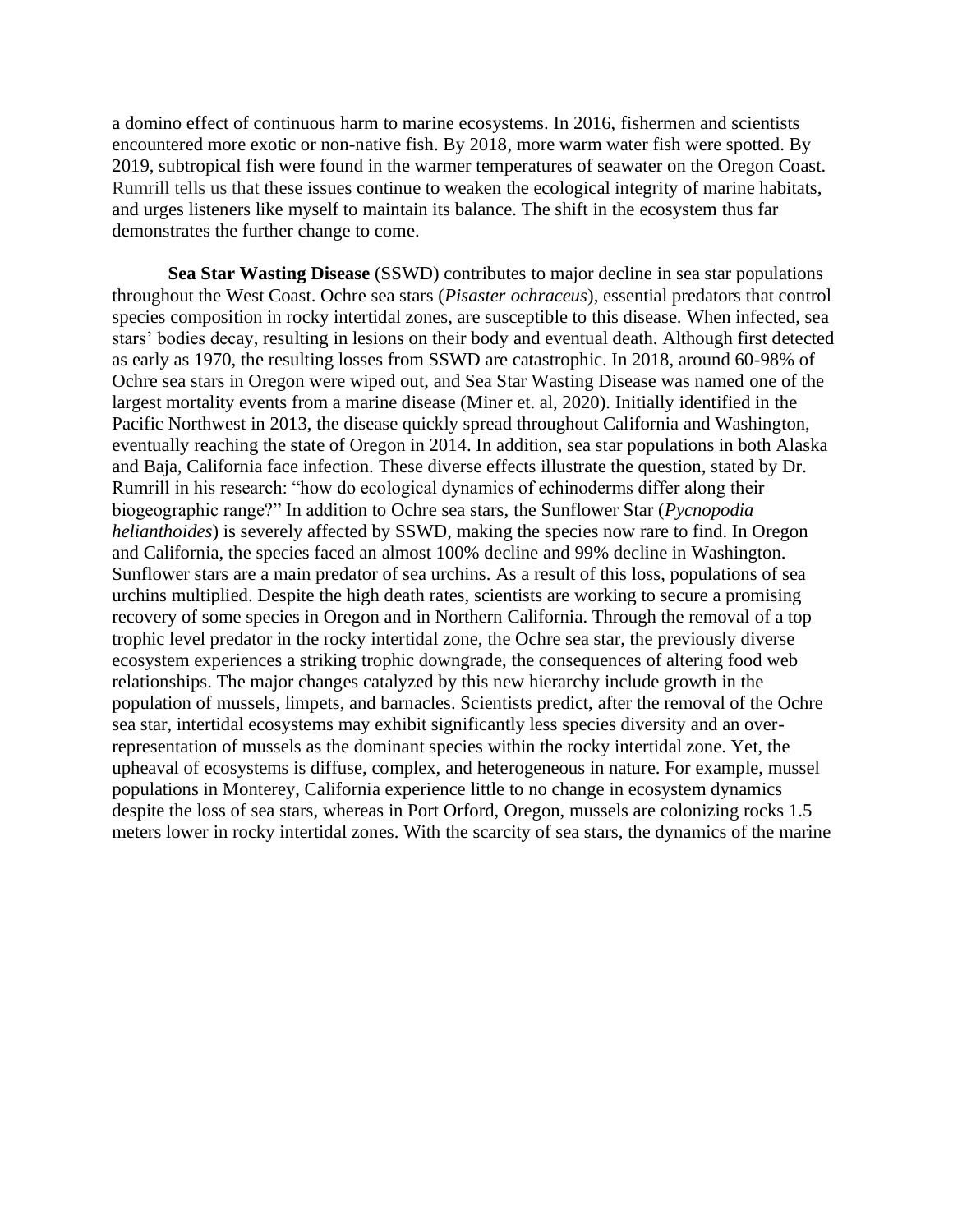ecosystem become further impacted, affecting all species in diverse and dynamic ways.



Photo Credit: Ingrid Lam

**Bull kelp**, or *Nereocystis*, inhabits much of the Oregon Coast, extending to depths of 40 meters. This subtidal marine plant is a vital part of the ecosystem and serves as an integral source of food for many species including the purple sea urchin, crabs, and abalone, as well as a natural barricade that protects coastlines from large waves. Unfortunately, scientists like Dr. Rumrill recently noticed a decline in bull kelp prevalence along the Oregon Coast. In 2015, Northern California experienced warmer seawater temperatures resulting in an unprecedented loss of kelp. Fluctuating amounts of kelp due to anthropogenic global climate change among other variables persists across the coast. On Orford reef on the southern Oregon coast, kelp populations experienced decline, however, on Aras, Redfish and Rogue Reef, also of the southern Oregon coast, kelp exhibited overall growth. While recording these changes, scientists also noticed reefs like those in Depoe Bay showed little to no change. Yet, with an overall increasing water temperature, local kelp forests experience significant decline in species abundance and great forests are replaced by carpets of algae. Without a healthy balanced kelp population, many organisms lose a key food source. As a keystone species along the West Coast, this loss of bull kelp may catastrophically impact coastal ecosystems.

**Red and purple sea urchins** (*Echinoidea*) inhabit much of the rocky subtitle zones along the Oregon coast. Harvested by fishermen, the urchin crop annually reaches 500,000 pounds, providing a vital bounty both to human and wildlife. At sushi restaurants, tourists and residents enjoy "uni", the urchin gonads. In 2014, urchin numbers plummeted to an all-time low, however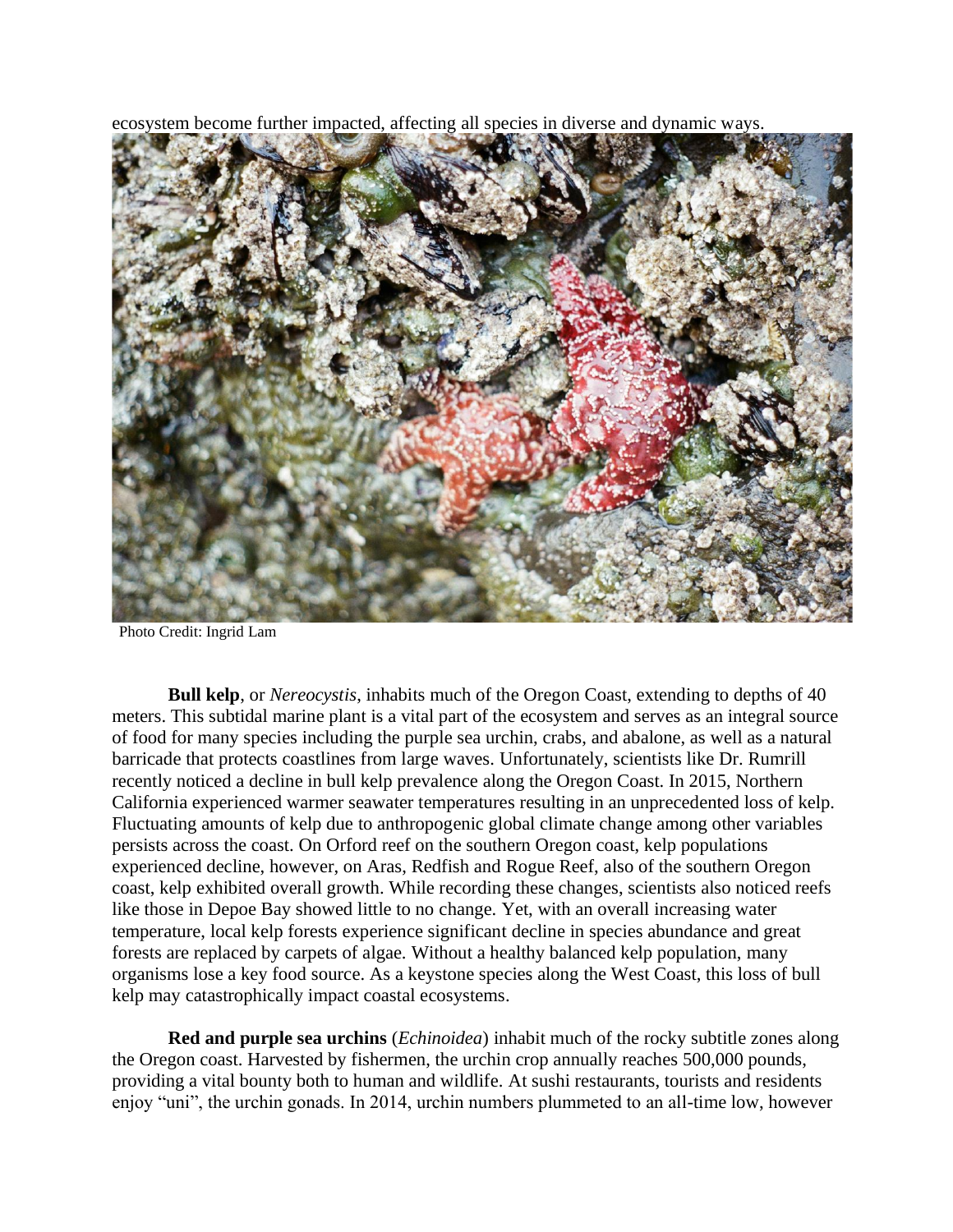in 2016, the numbers grew again. Since the decline in sea stars, a noticeable surge of urchins multiply across the West Coast. In 2019, there were over 350 million urchins, with a dramatic growth in places such as Orford Reef, an area affected by kelp loss. Urchins represent a main source of food for sea stars, but with the recent scarcity of sea stars and increase in urchins, the question remains: Is ecological release from predators by sea stars responsible for the dramatic increase in purple urchins? Without a predator to keep numbers in check, species diversity among the tidepools is overwhelmed with a monoculture of urchins. The new explosion of urchins allows this species to colonize deeper habitats, from intertidal zones to 16,000 feet down. Due to key life history characteristics including the fast reproduction rate of the species, efforts to reduce urchins may be ineffective despite our best efforts. With a sudden shift in the ecosystem, changes are inevitable.

**Red abalone** (*Haliotis rufescens*) and flat abalone (*Haliotis walallensis*) represent two salient species along the coast and provide an important ecosystem service to humans, supplying decorative jewelry, and meat. With a desirably large shell, abalone holds the world record for largest shell, and in the past were hunted for sport or trophy on the Oregon and California coasts. Methods for hunting include SCUBA free diving and shore picking (Groth and Rumrill, 2018). Red Abalone face a number of challenges from dwindling habitat to over fishing as a coveted food item. With sea waters rising in temperature and increasing frequency of sport harvest, abalone become less prevalent throughout the Oregon Coast. In addition to traveling and living in groups, abalone occur in low densities, resulting in poor reproductive success and making them an easy target for fishermen or hunters. They generally feast upon kelp and algae, but with the dwindling of healthy kelp beds, abalone are left with food shortages. Without the sea star as a predator to purple urchins, the remaining kelp beds are ravaged, leaving a barren sea floor. In the face of these challenges, red abalone populations have decimated. In an effort to protect abalone, the Oregon Fish and Wildlife Commission suspended sport abalone harvest from 2018-2020. In addition, scientists are working to develop an Oregon Abalone Conservation and Fishery Management Plan. Through these efforts, the abalone population may recover over time.

Throughout an ecosystem, relative stability depends on the frequency and severity of disturbance events, including human influences, from global climate change to ocean acidification. With warming waters, bull kelp has become scarce throughout the Oregon coast. Sea Star Wasting Disease razes sea star colonies and leads to a burgeon of sea urchins. With this imbalance in trophic levels, ecosystems along the rocky subtidal zones are overwhelmed. The shortage of abalone results from the boom of urchins, who compete with the abalone for the ever declining kelp. Thus, a clear pattern appears: The Marina Heat Wave affects the bull kelp and increases SSWD mortality, the decimation of sea stars causes the sudden growth of purple urchins, catalyzing the initial decline in kelp and red abalone. Although the exact beginning of this complex cyclical relationship remains unknown, the effect of shifting population in rocky intertidal zones demonstrates the interconnectivity of each species in an ecosystem. In an effort to help rebalance coastal marine ecosystems, scientists have suggested introducing sea otters to the Oregon coast. A new top trophic level predator of urchins, crab, abalone, and clams, this reintroduction could enhance ecological stability of marine ecosystems. In communities with otters, kelp is generally more prominent due to the otter's consumption of kelp grazers. As keystone species, otters are vital to sustaining the ecosystem of a kelp forest. As a keystone species, they prey upon sea urchins and maintain kelp forests. When sea otters are present,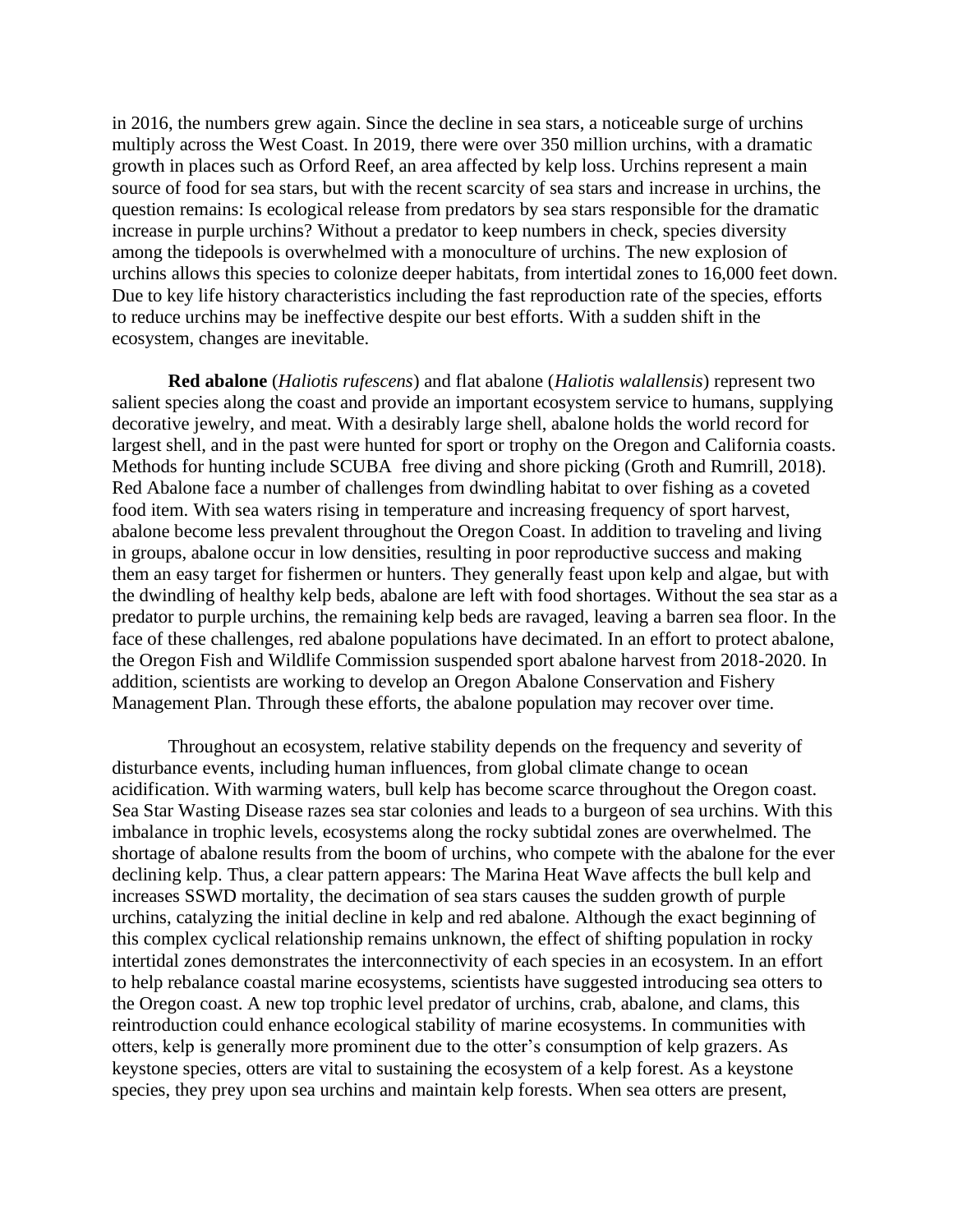marine environments are more diverse and robust. Understanding the ecological communities with complex trophic relationships within closed ecosystems is key to helping this coastal community thrive. Scientists all around the coast are conducting long-term research and designing effective ways to manage changes to a biome.



Photo Credit: Ingrid Lam

These powerful biotic interactions and their dynamic effects throughout marine ecosystems are prevalent among the rocky intertidal zones and tide pools. During a recent visit to Indian Beach (Clatsop County, Oregon) the tide receded at 0.5 feet, leaving a visibly dense cluster of mussels and limpets observable along the rocks (see photos throughout my article). Closer to the ocean, a few Ochre sea stars lay tucked tightly between the crevices of the large rocks. As I walked the beach, I remembered what I learned from Dr. Rumrill's words during the webinar; I recognized the true cost of rising sea temperatures and unstable ecosystems. I remember visiting the beach as a young child and seeing whole colonies of sea stars among the tide pools, demonstrating the catastrophic effects of Sea Star Wasting Disease and how it affects the ecosystem, once heterogeneous and dynamic, now more fragile and recovering. It reminded me of the Mary Oliver poem, I Go Down to the Shore (2012).

I Go Down to the Shore By Mary Oliver (2012) I go down to the shore in the morning And depending on the hour the waves Are rolling in or moving out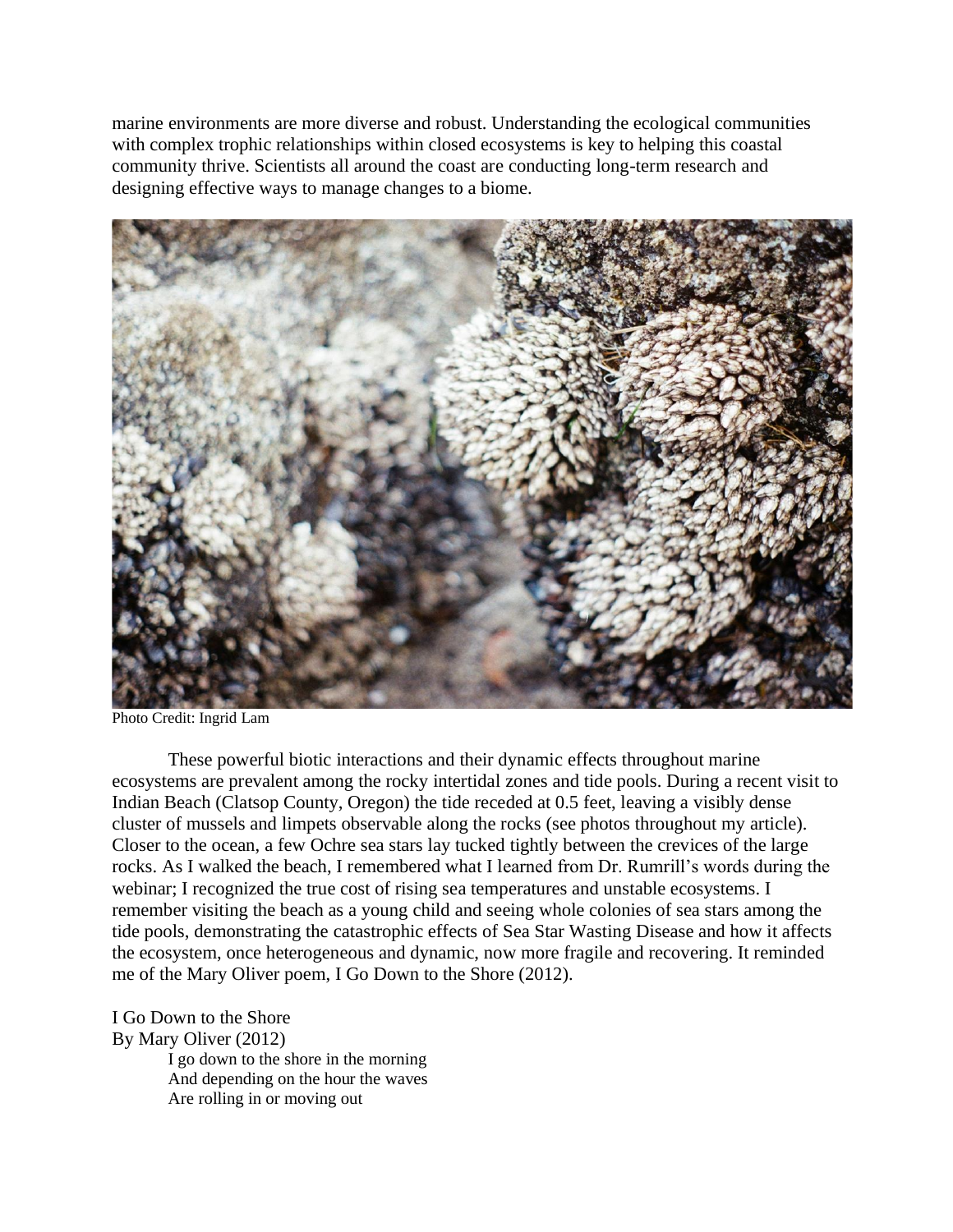And I say, oh, I am miserable, What shall– What should I do? And the sea says In its lovely voice Excuse me, I have work to do

Poet Mary Oliver recognizes the importance of supporting the environment for the wellbeing of both humans and the animals around us. Oliver discusses a person going down to the sea to lament, asking for advice. However, they forget the sea is not meant to only be experienced passively, but that it also works to supply habitat, food, and resources for its inhabitants. The sea is responsible for much of life on earth and keeping it healthy represents a global environmental goal. Scientists spend their entire lives studying the environment and the organisms that inhabit it. However, scientists are not the only ones who can get involved. A variety of opportunities exist that are available to high school students with diverse organizations such as CoastWatch, internships at marine biology stations, Sea Grant, LiMPETS, and many others. Learning more about science fields like marine biology and oceanology connect students to the world around them and allow them to foster a conservation ethic. Attending webinars, reading scientific studies, and participating in internships and local science programs shed the much needed light upon ways to improve marine conservation. As a community, we need to preserve our oceans by being environmentally conscious and aware of the organisms living there. We must always remember the voice of the sea: "Excuse me, I have work to do.''

Ways to Get Involved

### **Oregon**

Elakha Alliance [Elakhaalliance.org](http://elakhaalliance.org/) CoastWatch https://oregonshores.org/coastwatch Oregon Sea Grant<https://seagrant.oregonstate.edu/>

#### **Washington**

Washington Coast Savers<https://www.coastsavers.org/>

### **California**

LiMPETS [https://limpets.org](https://limpets.org/)/

Works Cited

"A Keystone Species, the Sea Otter, Colonizes Glacier Bay." *National Parks Service*, U.S. Department of the Interior, www.nps.gov/glba/blogs/a-keystone-species-the-sea-otter-colonizesglacier-bay.htm.

Dlv. "I Go Down to the Shore: Poem by Mary Oliver." *Office of Academic Clinical Affairs - University of Minnesota*, 22 Sept. 2020, clinicalaffairs.umn.edu/covid-19-updates/i-go-downshore-poem-mary-oliver.

"Edward O. Wilson Quotes (Author of The Diversity of Life)." *Goodreads*, Goodreads, www.goodreads.com/author/quotes/31624.Edward\_O\_Wilson.